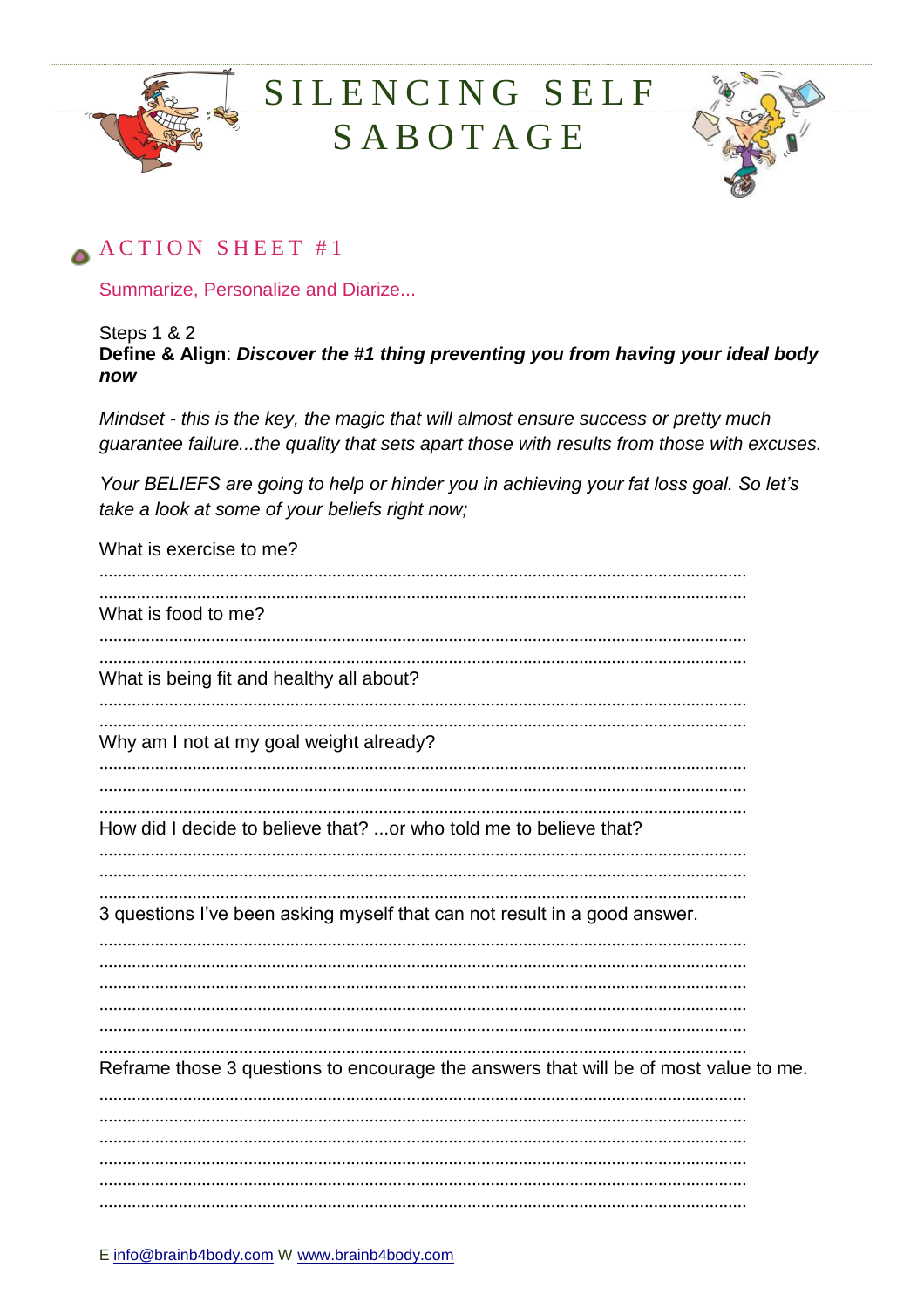What have I been deleting that if filtered in would help me sculpt my ideal body?

What have I been distorting that has been sabotaging my efforts?

What have I been generalizing that has been a convenient excuse?

People who succeed at achieving and maintaining their ideal body shape and health are very clear on what they want. In addition to the experiences you want, your GOAL needs to be specific.... Why specifically do I want to lose weight?

For what purpose do I want this. What will this mean to me - to my ideal life?

What is the value I am seeking behind this goal? How can I ensure that I will be living this value on the journey of achieving this goal? What will happen if I keep going down this track? What won't happen? What is this choice costing those I love? My clearly defined evidence procedure - "How will I know when I have achieved this?" What is the feedback I will be measuring to ensure I'm on track? How often? (photo, weigh-in etc)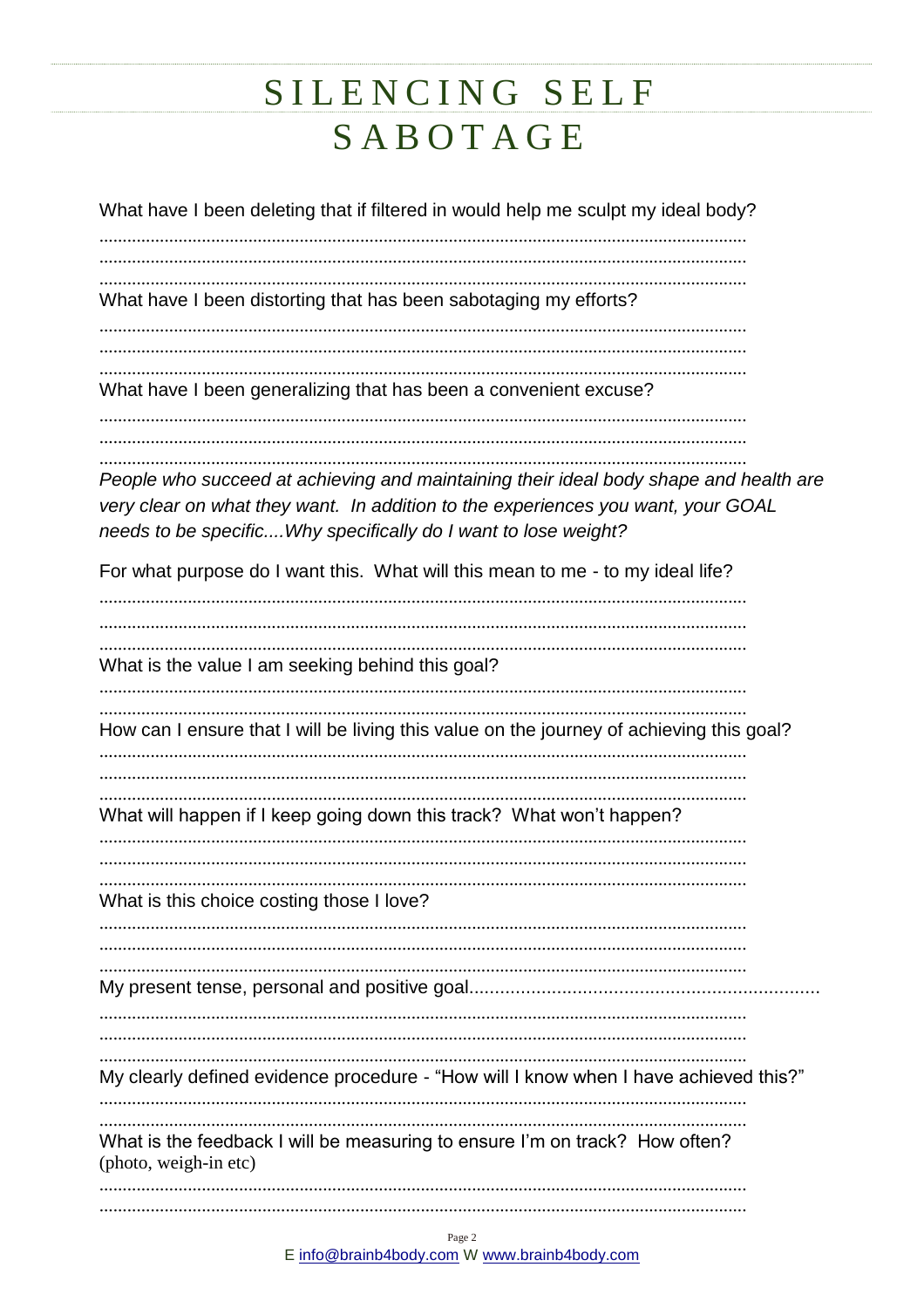*Our VALUES are those emotional states or qualities that we value before anything else - they determine all of our decision making and therefore our destiny.*

What has been of most importance in your life? Not the emotional states you would like to think are your priority - the emotions that have until now been those you have sought out. Think about what truly makes you happy, what gives you a sense of achievement - consider where you spend your time and also your money. Take as long as you need to make a thorough list and then reduce it to just 5-7 values. Now order these top values; place them in a sentence to test how you feel about them - for example 'What in my life has been more important to me 'Health' or 'Family'? Once you have you top values in order it will become clear why you find it so easy to excel in some areas and not in others.

Here are some examples of values - though there are 100's more...

Love Freedom Security Safety Health Passion Vitality Adventure Honesty Integrity Respect Growth Wisdom Gratitude Generosity Playfulness Uniqueness Creativity Happiness Contribution Intelligence Connection Compassion Friendship Trust Fun

My Values...

........................................................................................................................................... ........................................................................................................................................... ........................................................................................................................................... ........................................................................................................................................... ........................................................................................................................................... ........................................................................................................................................... ........................................................................................................................................... My Values in order of importance... ........................................................................................................................................... ........................................................................................................................................... ........................................................................................................................................... ........................................................................................................................................... ........................................................................................................................................... ........................................................................................................................................... ...........................................................................................................................................

Consciously or more likely unconsciously we all have created rules that tell us what must and must not happen for us to experience our values. Complete this question; *"What must happen in order for me to experience..."* for each of your top values and remember to conspire for your success.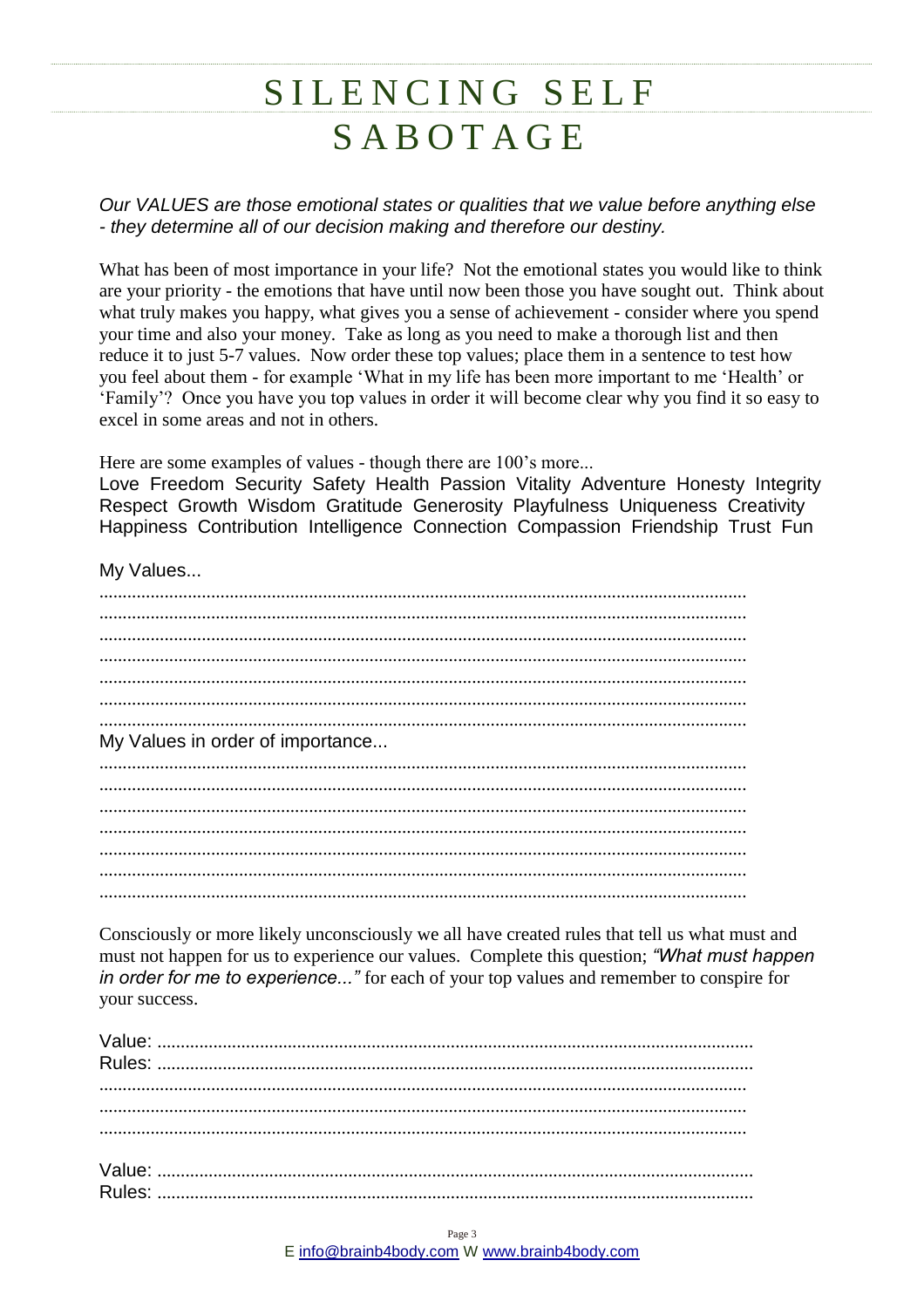Now it's times to ALIGN your fat loss goal or even more importantly the experiences that you will enjoy once you have achieved that goal with your values, which determine the decisions you make and the actions you take.

Create a link between your health goal and how achieving it will enable you even greater success in achieving your core values and ultimate purpose in life....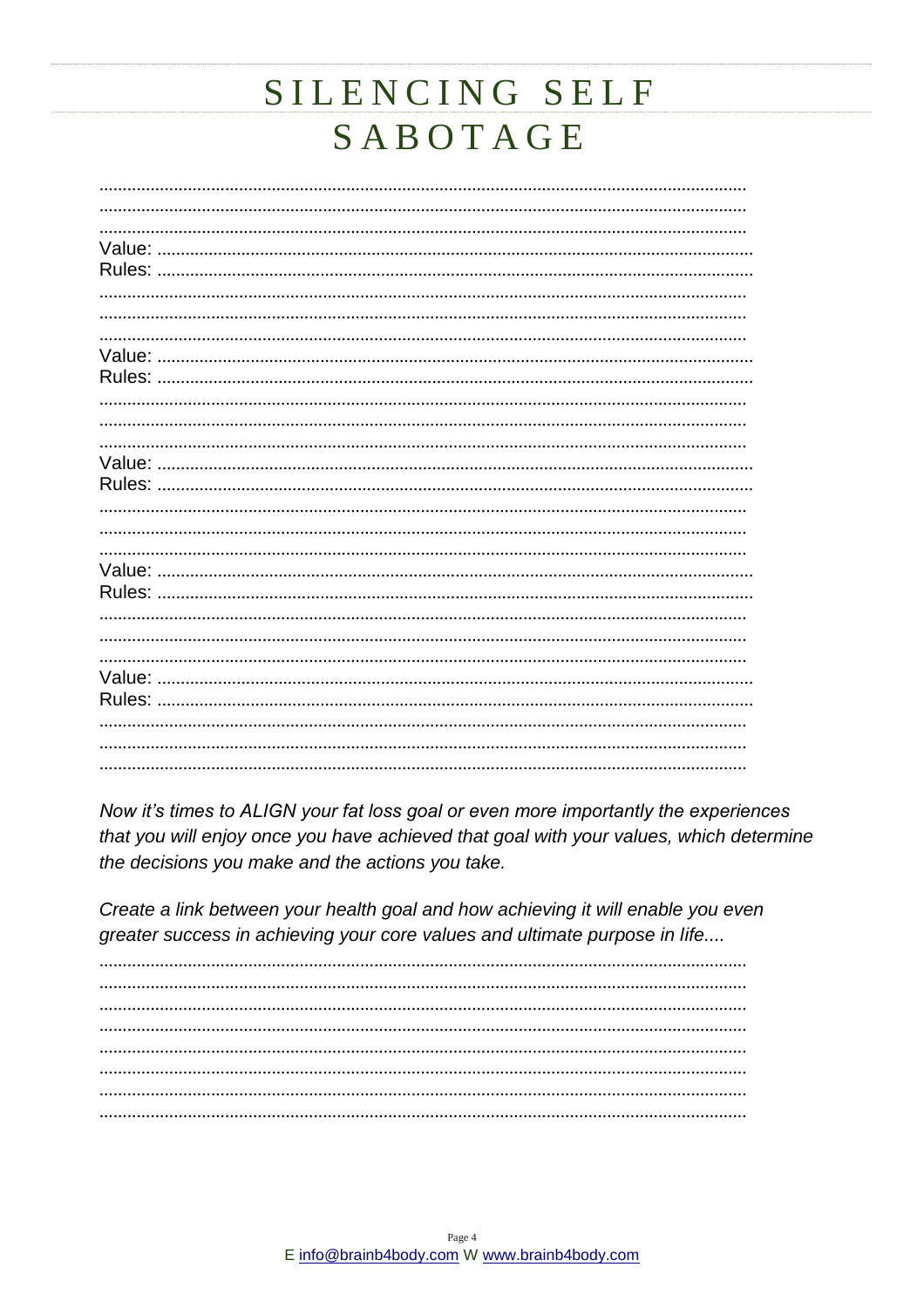...now let's create even more massive emotional intensity around this. Your IDENTITY BELIEFS are what you believe to be absolutely true about yourself. These are beliefs that you will defend to the end - and as such they are your most sensitive beliefs. My Identity Beliefs...

Does the belief get me the results I'm seeking - is it effective.... or is it time to create some more empowering, more aligned and congruent beliefs that will propel rather than hold me back?

5 Crucial Criteria for Guaranteed Goal Getting

- Crucial Criteria #1) You must know your outcome (tick!)
- Crucial Criteria #2) Take action

A new 90 DAY DIET and it's not about food! (List the 1st 7 days now)

- Crucial Criteria #3) Have the sensory acuity to know whats working
- Crucial Criteria #4) Have the behavioral flexibility to change what's not working
- Crucial Criteria #5) Always operate from a physiology of excellence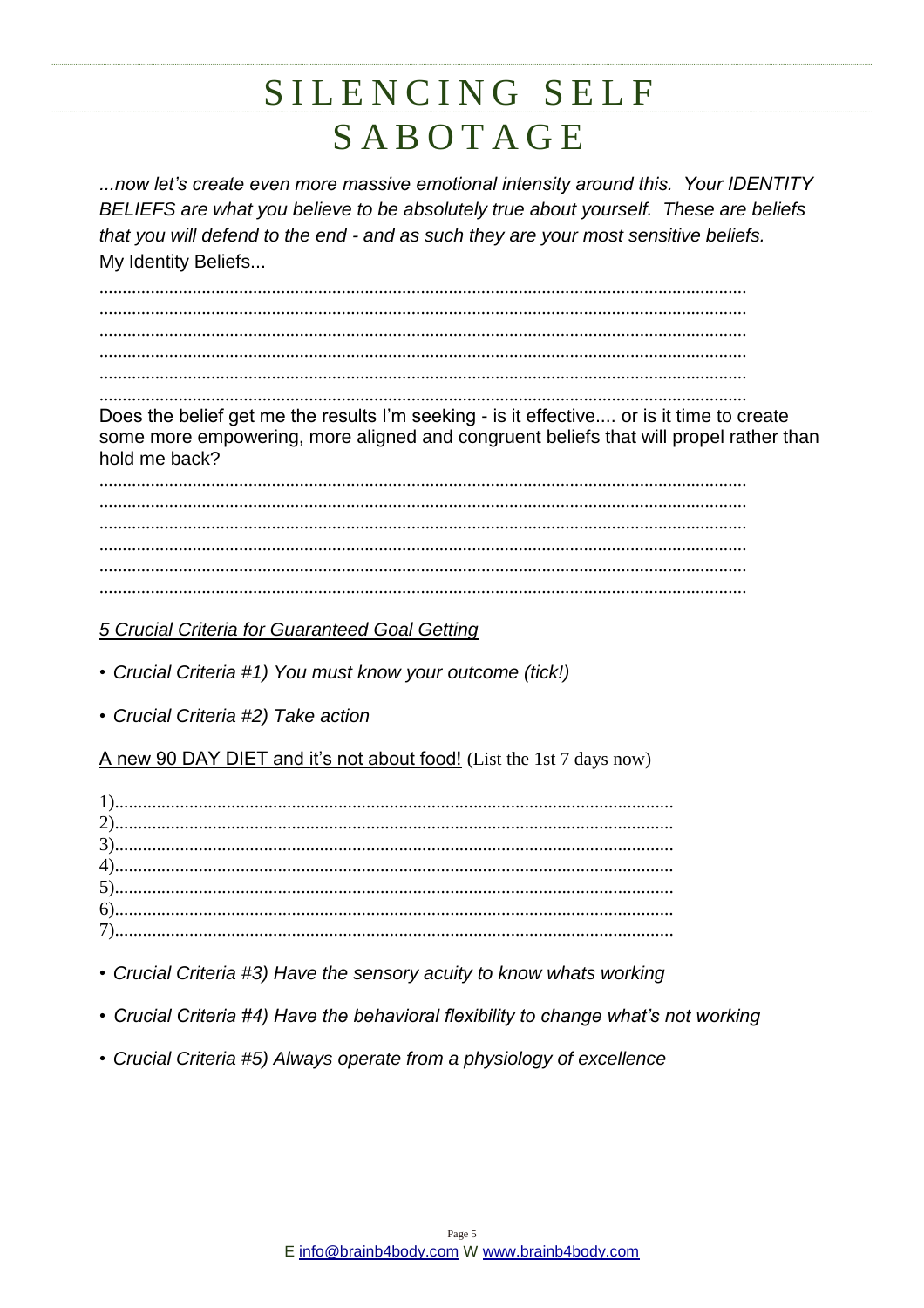#### **ACTION SHEET #2**

Summarize, Personalize and Diarize...

Steps 3 & 4 **ERADICATE & EDUCATE:** *Why what you've being doing doesn't work & what to do instead*

*Let's start off with a recap of those success strategies;*

- Success Strategy #1; You Must Take Control Of How You Interpret Your World
- Success Strategy #2; What You Focus On Is What You Get To The Exclusion Of Everything Else
- Success Strategy #3; You Must Take 100% Responsibility For All The Results You Get In Your Life
- Success Strategy #4; You Must Get Rid Of Secondary Gain

If I continue to hold onto secondary gain how will my life look in 3 months time? What will I be seeing, feeling, hearing - what will I be telling myself?

........................................................................................................................................... ........................................................................................................................................... How will my life look in 6 months time? ........................................................................................................................................... ........................................................................................................................................... How will my life look in 12 months time? ........................................................................................................................................... ........................................................................................................................................... How will my life look in 3 years time? ........................................................................................................................................... ...........................................................................................................................................

• Success Strategy #5; You Must Be Willing To Explore & Embrace The Unfamiliar

What am I afraid of? ........................................................................................................................................... ........................................................................................................................................... How does this fear hold me back? ........................................................................................................................................... ........................................................................................................................................... How does this fear help me - or how has it helped me in the past? ...........................................................................................................................................

What will be my pay off for eliminating this fear?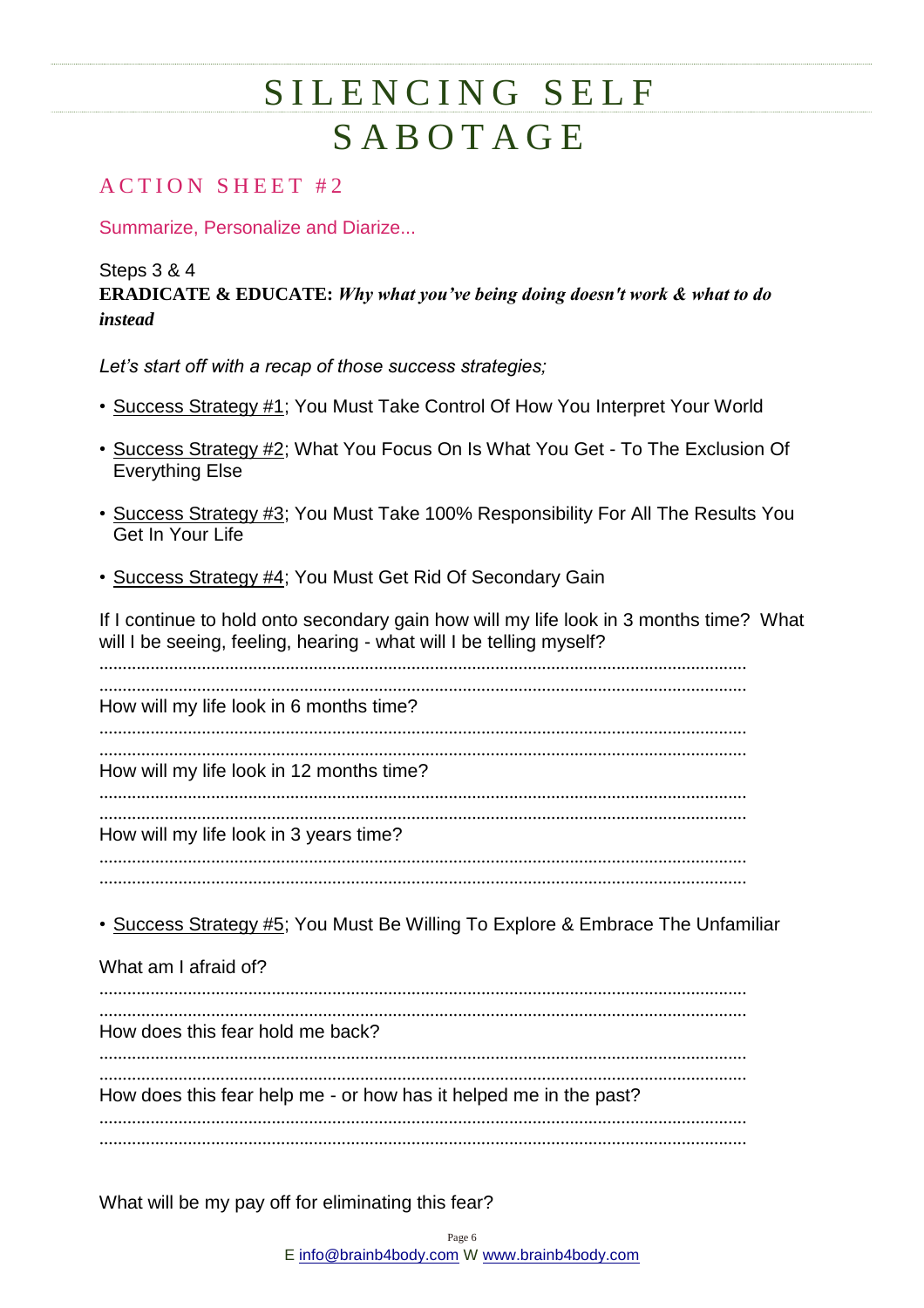| List of the pro's and con's of your diet                                                                                                                                                                                                            |
|-----------------------------------------------------------------------------------------------------------------------------------------------------------------------------------------------------------------------------------------------------|
|                                                                                                                                                                                                                                                     |
|                                                                                                                                                                                                                                                     |
|                                                                                                                                                                                                                                                     |
| <b>Eating Strategy</b><br>'How do you know it's time to eat?'                                                                                                                                                                                       |
| (now swipe this strategy; 'because I have an eating schedule and I know I'm scheduled<br>to eat 6 small nourishing meals every day')                                                                                                                |
| 'How do you evaluate options?'                                                                                                                                                                                                                      |
| (now swipe this strategy; 'whatever fuels my body best - whatever feels the leanest,<br>lightest and gives me the most energy')                                                                                                                     |
| 'How do you know it's time to stop eating?'                                                                                                                                                                                                         |
| (now swipe this strategy; 'when I've eaten the amount that I've planned to eat, whether<br>it be by macronutrient breakdown/serving size/calories')                                                                                                 |
| if you find yourself wavering it's often hugely effective to simply ask yourself again;<br>For what purpose do I want this? What will this mean to me and to my ideal life?                                                                         |
|                                                                                                                                                                                                                                                     |
| <b>Exercise Strategy</b><br>'How do you know it's time to exercise?'                                                                                                                                                                                |
| (swipe; 'I have a training routine that I ENJOY and I know I'm scheduled to train 4-6<br>times per week. I know what I'm due to do each day and when a reason beyond my<br>control causes me to miss a session I make it up another day that week') |
| 'How do you evaluate whether you will or won't?'                                                                                                                                                                                                    |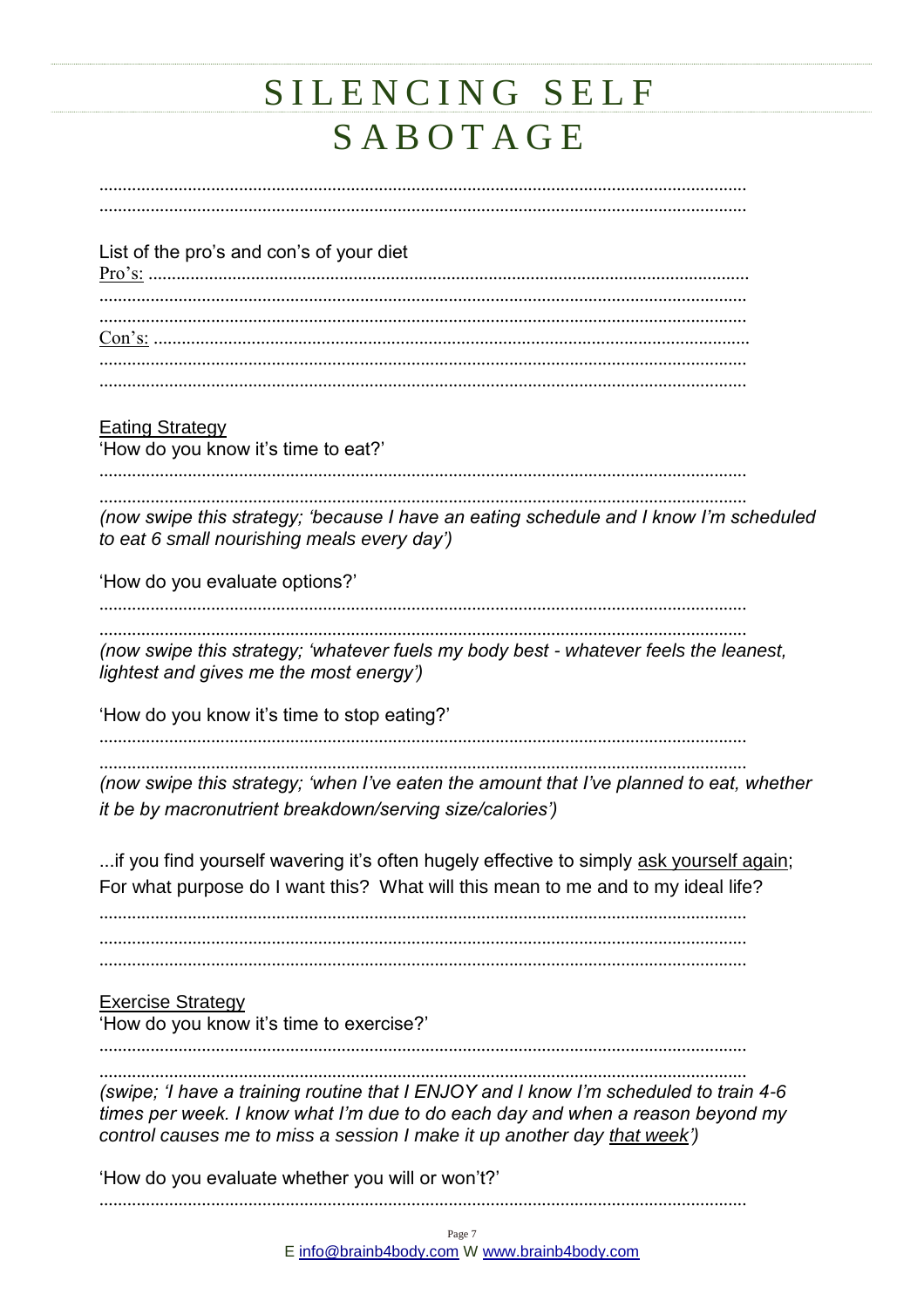### SILENCING SELF S A B O T A G E

........................................................................................................................................... *(swipe; 'I stick to set days and times; my schedule is 'booked in' and non-negotiable while flexible enough to not be effected by factors such as weather or other people')* 'How do you know it's time to stop exercising?' ........................................................................................................................................... ........................................................................................................................................... *(swipe; 'When I've completed the amount scheduled. I exercise enough that I know when to listen to my body and do take an unscheduled rest day or exercise at a lower intensity when my body needs it')* Motivation Strategy Step 1) How do you 'do' the strategy that doesn't work for you? Example: a)I look at my goals b)I feel doubt/confusion as to whether the methods will really work c)I tell myself that I can always to it tomorrow as one day won't make a difference and is it really going to work anyway? RESULT: those work-out clothes are going to stay crumpled up under the bed for another day....and another day....and another day.... :( ........................................................................................................................................... ........................................................................................................................................... ........................................................................................................................................... ........................................................................................................................................... Step 2) How do you 'do' the strategy that does work for you? (this may be in relation to business, your hobby, spending time with your family - listen to the DVD again and let's go through the strategy you run well together right from the first trigger, that very first thing that caused you to feel totally motivated) Example: a)I think about/tell myself how important this is to my core identity beliefs, values and happiness b)I evaluate what needs to be done c)I think about how good the results will make me feel. RESULT: action!!! ........................................................................................................................................... ........................................................................................................................................... ........................................................................................................................................... ........................................................................................................................................... Step 3) Model across the steps from your own effective strategy - do it now! ........................................................................................................................................... ........................................................................................................................................... ........................................................................................................................................... ...........................................................................................................................................

#### **ACTION SHEET #3**

Summarize, Personalize and Diarize...

Steps 5 & 6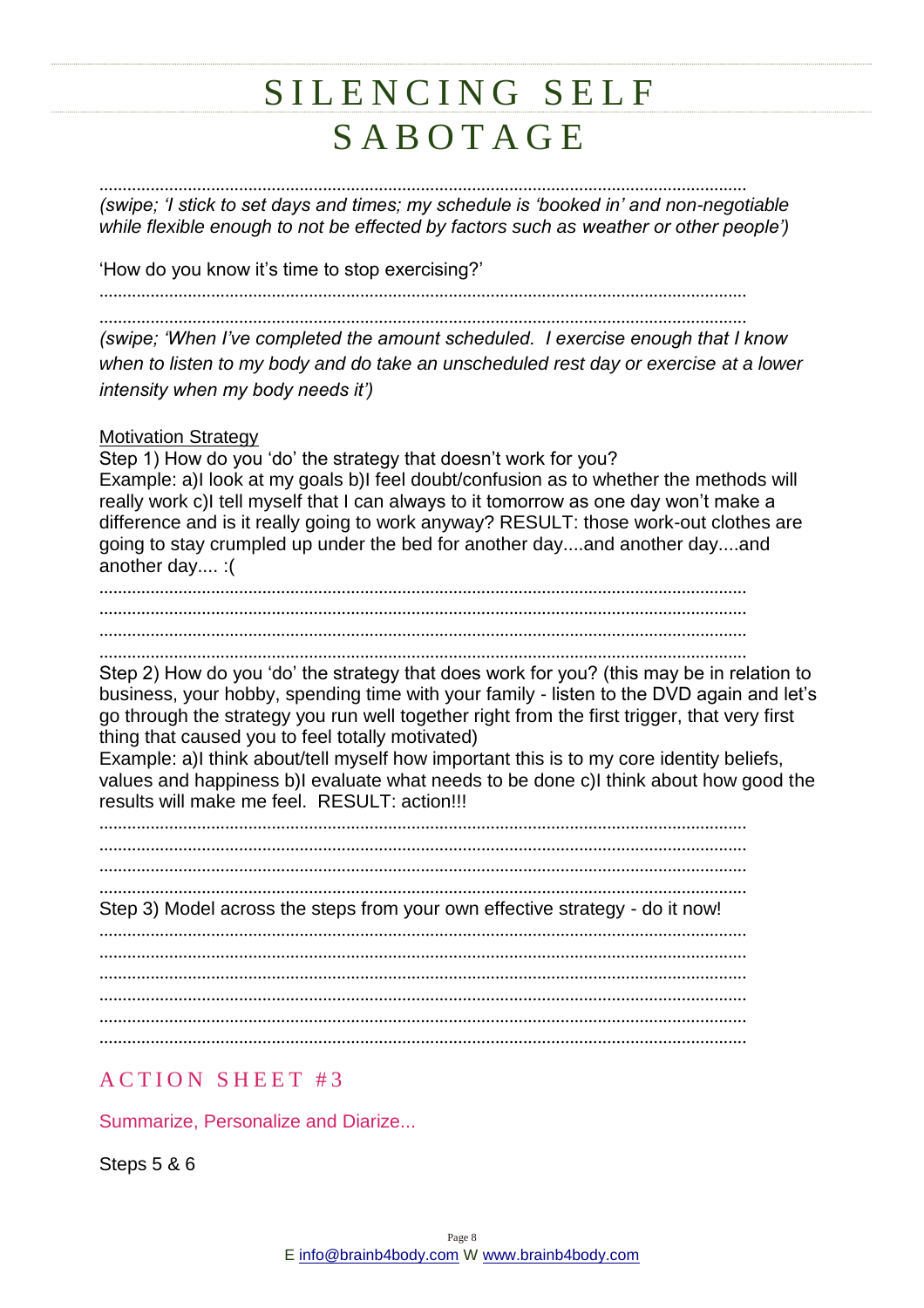**STRATEGIZE & PRIORITIZE: The proven system to ensure you can enjoy sustainable** health & vitality

Creating your Standards for Success - the daily rituals that create winning habits

Step 1) What are 12 rules you have created (either consciously or unconsciously) that allow you to achieve amazing results in one area of your life? 

Step 2) Now take inspiration from the above standards and document your new Health Standards. (it's amazing how transferable these standards can be)

Your own example will get the ball rolling - however I've also included my Fat Elimination standards as an extra reference. Please note that these allow me to hit my goals which are likely different to yours...all I'm trying to say is if you're 'looking for the catch' look for aspects that would work for you rather than aspects that wouldn't! :)

- Feeding Frequency 5 6 meals per day
- Avoid carbs from lunch onwards
- Train at a set time and love what I do
- Eat natural, nourishing, non-fake food and drink
- Lift weights 4 times per week
- Include a cheat morning and rest day every week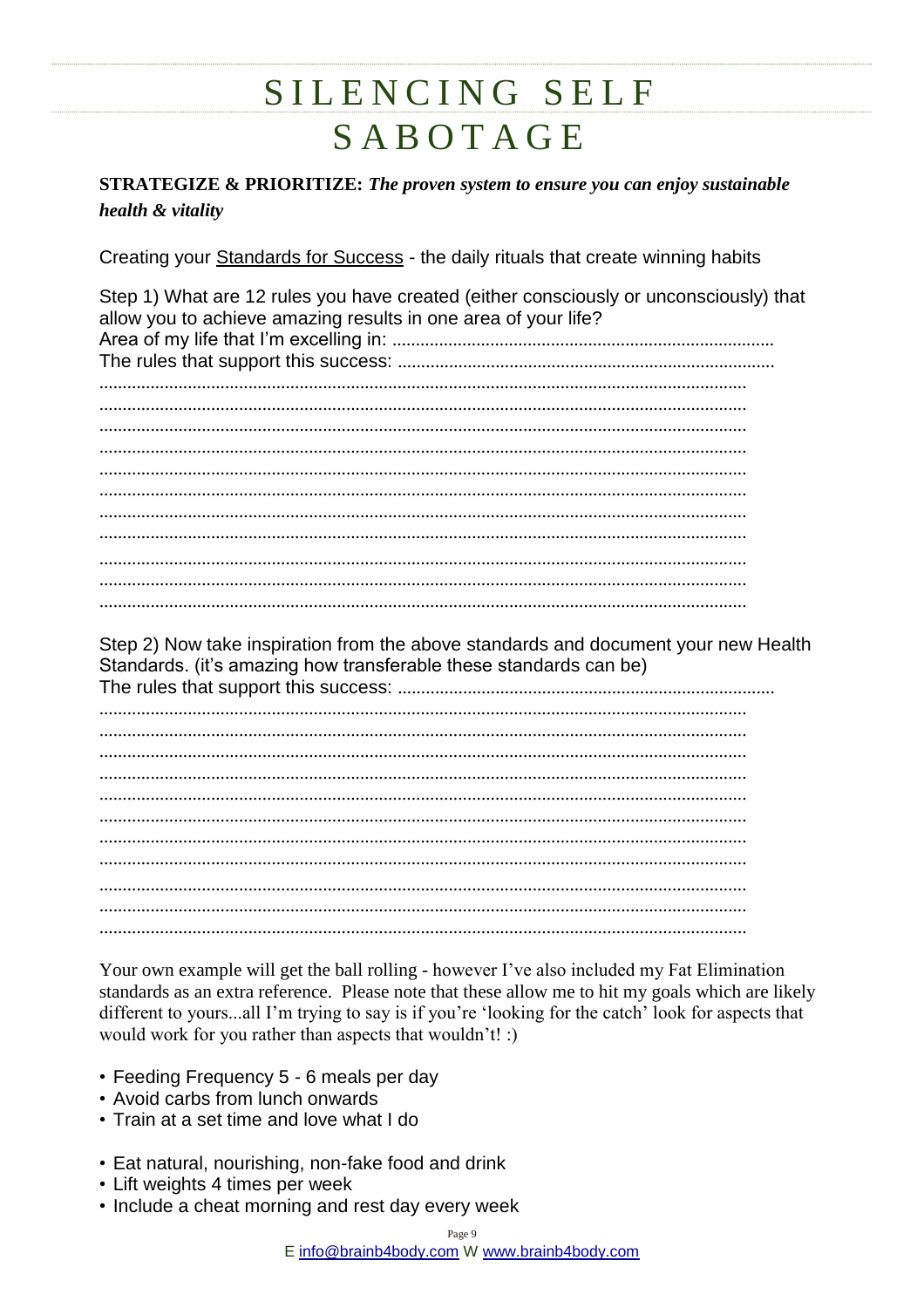- Multi-task cardio for time effectiveness (audio while walking the long way to the gym)
- Include heaps of veges with lunch and dinner (and generally breakfast too)
- Never be swayed by peer pressure / social inconvenience
- Awake at 5am and walk 60-90 minutes 5-6 days per week
- Travel by foot wherever possible
- Include lean protein with every meal
- Organize my meals (always prepare multiple meals at a time)
- Never start making excuses because where would I stop

#### My Perfect Fat Burning Day

| My Perfect Fat Burning Weekend Day |  |
|------------------------------------|--|
|                                    |  |
|                                    |  |
|                                    |  |
|                                    |  |
|                                    |  |
|                                    |  |
|                                    |  |
|                                    |  |
|                                    |  |
|                                    |  |
|                                    |  |
|                                    |  |
|                                    |  |
|                                    |  |
|                                    |  |
|                                    |  |
|                                    |  |
|                                    |  |
|                                    |  |
|                                    |  |
|                                    |  |
|                                    |  |
|                                    |  |
|                                    |  |
|                                    |  |
|                                    |  |
|                                    |  |
|                                    |  |
|                                    |  |
|                                    |  |
|                                    |  |
|                                    |  |
|                                    |  |
|                                    |  |
|                                    |  |
|                                    |  |
|                                    |  |
|                                    |  |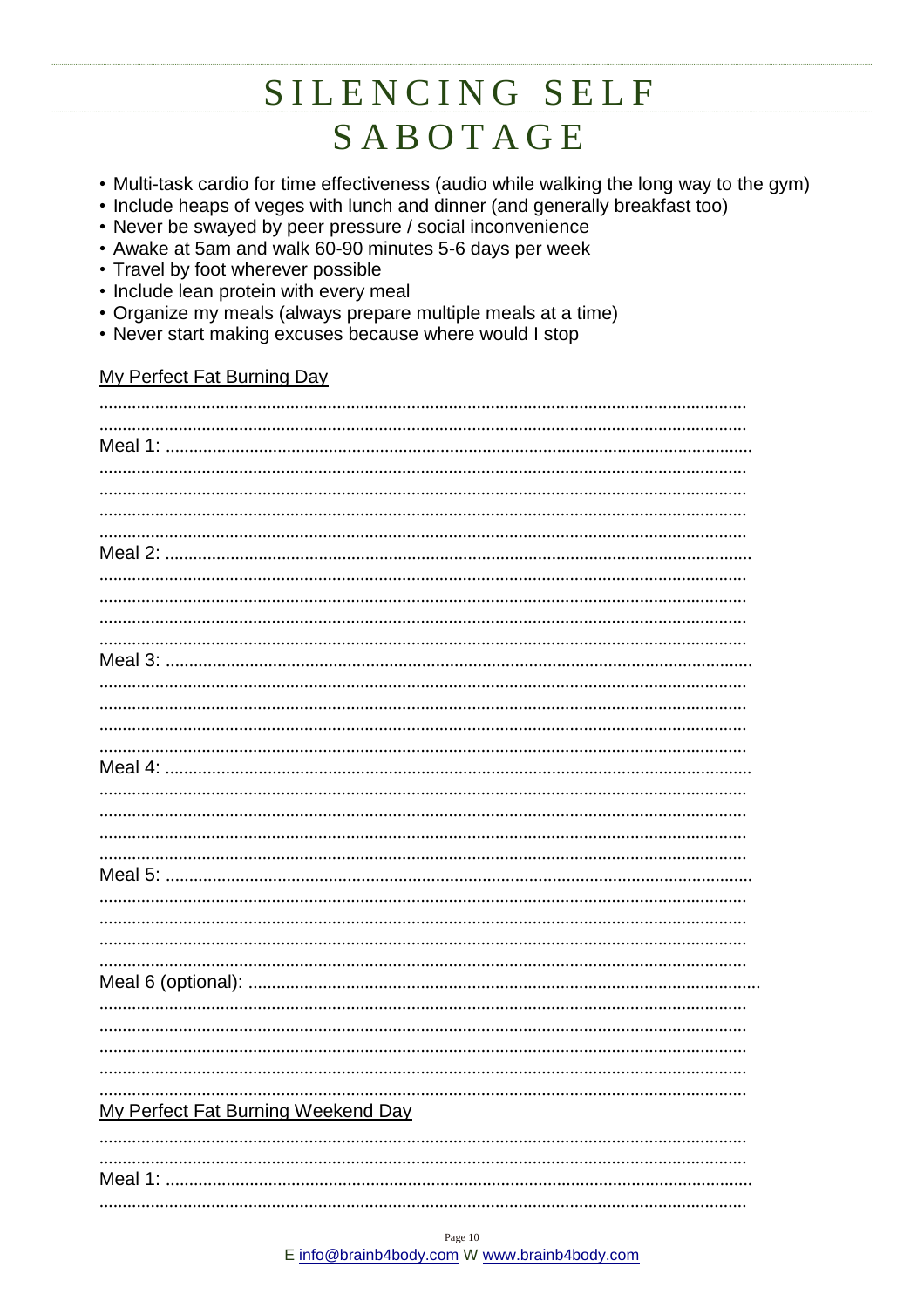Include the time you wake up, the time you get to bed, the cardio you do, the weights you do, water - coffee and all food consumed...also the work you get done - everything that happens in your perfect fat burning day should be documented.

Here are some examples of moving away values - though there are 100's more... Anger Hurt Depression Jealously Frustration Inadequacy Resentment Failure Loneliness Rejection Guilt Humiliation Stress Sadness Procrastination Fear Judgement Hatred Trapped Intimidated Unsafe Cynical Confused Powerless

My Moving Away Values...